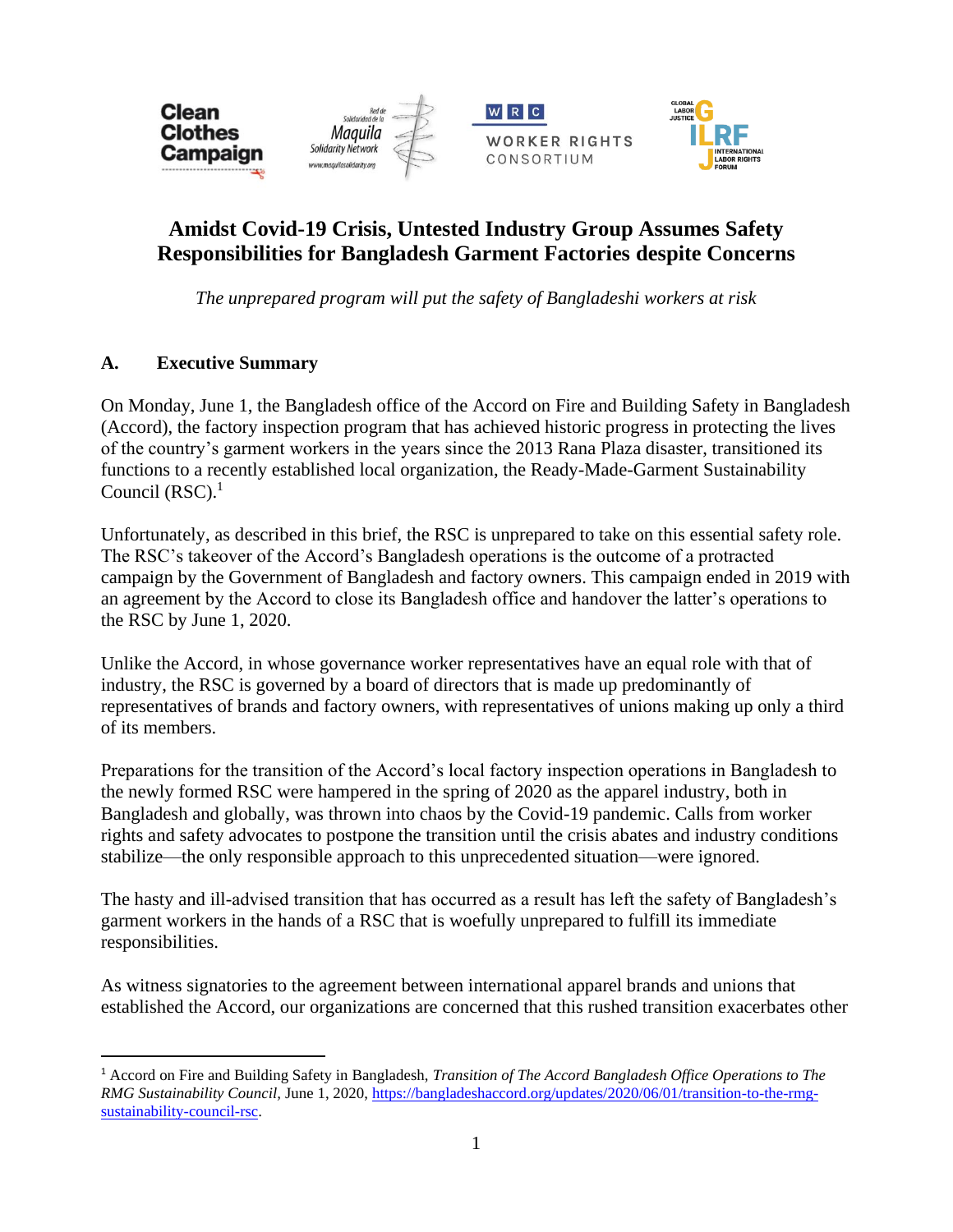problems posed by the RSC's assumption of the Accord's in-country responsibilities and threatens the viability of continued progress toward factory safety in Bangladesh.

Over the past year, our concerns have been heightened as we observed the same factory owners who originally incited the government's campaign against the Accord's independent inspection program employ various other tactics to interfere with the Accord's work. The details of this track record of interference are provided in the annex to this brief.

As the global apparel industry faces a new crisis, during which maintaining orders and preventing the spread of Covid-19 in workplaces have quickly become top priorities for brands and manufacturers alike, it is all the more important to ensure that strong, credible measures are in place to complete and sustain the Accord's critical safety work. The purpose of this briefing is to outline the steps needed to safeguard this progress.

### **B. Background**

While the RSC was set up to be, going forward, the implementing agent of the Accord's prescribed safety programs in Bangladesh, it was never intended to replace the Accord agreement itself. Principally, the Accord is an enforceable agreement between global brands and labor unions. Established in 2013 following the Rana Plaza disaster, the Accord agreement made history by establishing binding and enforceable responsibilities for brands in ensuring safe conditions in their supplier factories.

Under the Accord, brands are required to contribute financially to monitoring and enabling improvements in fire and building safety in their supplier factories and take commercial action against those suppliers who refuse to take steps to improve safety. The Accord also substantially increased transparency as to safety conditions in supplier factories and provided for unprecedented representation of workers in not only the program's governance but in the implementation of its inspection and complaints programs as well.

The agreement establishing the Accord Secretariat, which is based in the Netherlands, is set to expire in 2021; however, current negotiations among its apparel brand and union signatories suggest that the term of the agreement will be extended and that its scope will be expanded to cover factory safety programs in other countries in South Asia.<sup>2</sup>

Since its inception, the Accord's implementation in Bangladesh has been staffed by a team of more than 200 personnel. The transition in management of the Accord's safety program in Bangladesh from the Accord itself to the RSC in June 2020 represents a change in the *in-country* agency tasked with assisting the brands in meeting their obligations under the Accord Agreement, from the Accord's own staff to that of the RSC. These obligations, however, remain in effect and unchanged

<sup>&</sup>lt;sup>2</sup> As witness signatories, we encourage the unions and brands to negotiate new terms of the Accord agreement that would extend and internationalize the safety program, thereby keeping the brands contractually obligated to make their factories safe and to offer prices and other commercial terms to suppliers that make safety improvements and safe operation feasible. The RSC itself is a voluntary initiative for the brands—comparable to the many that failed to prevent Rana Plaza and earlier disasters. Unless the brands' safety commitments are made binding through another contractual, worker-enforced instrument, the RSC has no chance of keeping garment workers safe.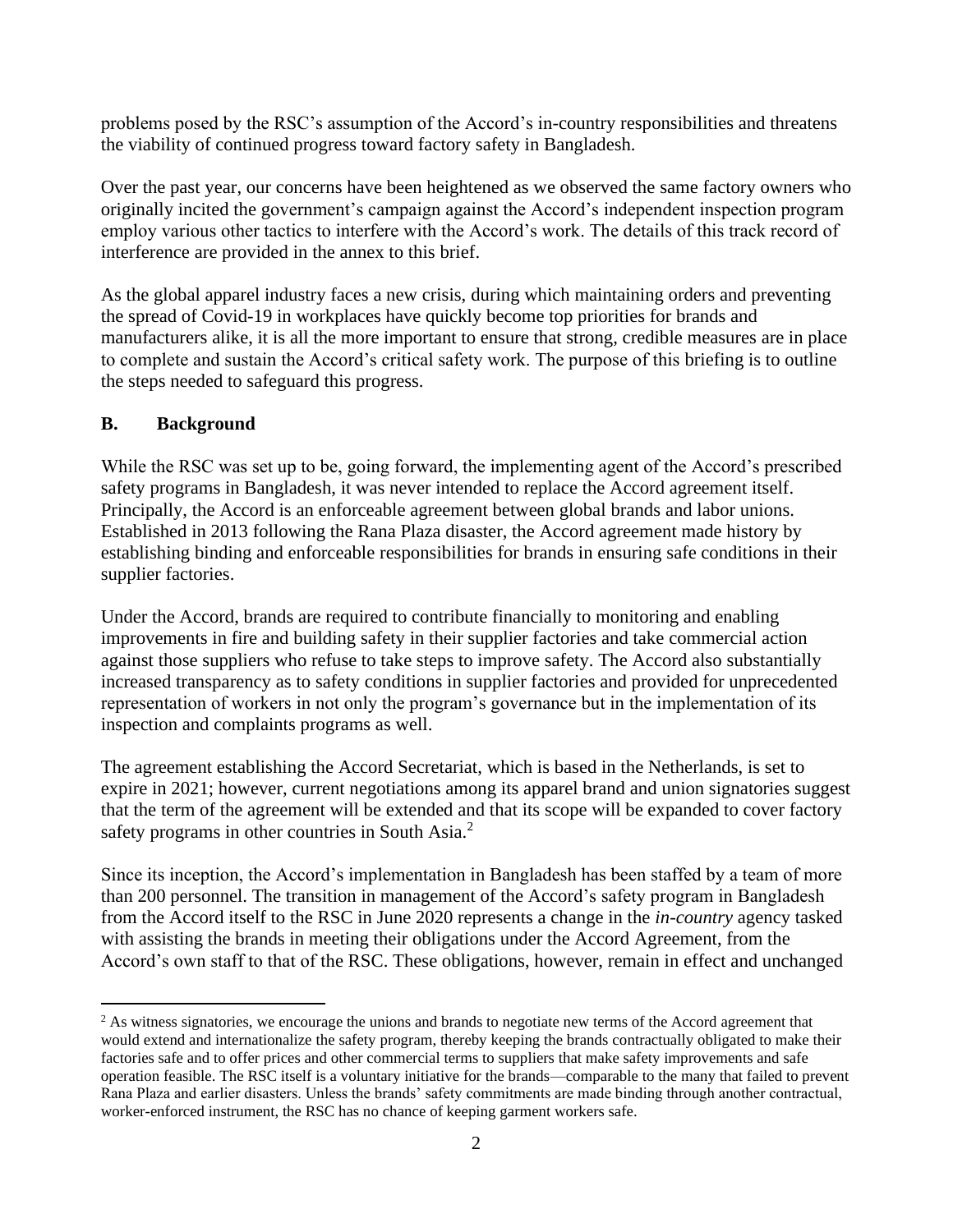until the Agreement's expiration, which is currently scheduled to occur in 2021 but, as just noted, is likely to be extended.

# **C. Criteria**

To successfully assume the role of the Accord's implementing body in Bangladesh, the RSC must demonstrate that it has the capacity to carry out the technical safety program and procedures mandated by the Accord Agreement and in accordance with the Accord policies and protocols carried over to the RSC. This section of our brief discusses the concrete criteria by which it can be assessed whether the RSC is adequately carrying out this responsibility.

**1. Full and Good Faith Cooperation with the Accord Secretariat**. The RSC must provide the Accord's Secretariat in the Netherlands with sufficient access to information and operations to enable the Secretariat to assess whether the Agreement's signatories are complying with their obligations under the agreement, with respect to safety conditions and practices in their supplier factories in Bangladesh.

As a condition of the Accord's Steering Committee agreeing that the RSC would assume the role, in Bangladesh, as the implementing agent of the Accord's in-country safety program, the Bangladeshi manufacturer associations that had backed the government's campaign against the Accord's operation committed to reaching a cooperation agreement between the Accord Steering Committee and the RSC prior to the handover of operations.<sup>3</sup>

The stated purpose of the parties in committing to reach such a cooperation agreement was to provide a framework for ensuring that the RSC's operations maintain the rigor and quality required to effectively manage the Accord's safety program in Bangladesh.

In discussions with the Accord Steering Committee, however, the manufacturer associations repeatedly attempted to water-down the cooperation agreement and hinder the Accord Secretariat's ability to monitor and verify the implementation of the Accord's prescribed safety programs. With that, contrary to the manufacturers' commitment, no such cooperation agreement was reached prior to the RSC beginning its operations on June 1, 2020.

After two months of delay, in August 2020, the Accord Steering Committee and RSC did reach an agreement on cooperation. However, the manufacturers' attempts to weaken the agreement underscores our concern that the RSC will undermine, rather than support, the Accord Secretariat in the latter's ongoing work of monitoring the Accord's implementation in Bangladesh.

<sup>3</sup> *Transition Agreement Between Accord on Fire and Building Safety and BGMEA/BKMEA,* January 14, 2020, "BGMEA and Accord will agree to a plan regarding cooperation between RSC and the Accord Foundation staff from Amsterdam, in order to ensure that all functions to be assumed by the RSC and all relevant knowledge and information will be smoothly and fully transferred [...] The RSC will cooperate closely with the Accord Foundation in Amsterdam providing all necessary access to data and information as required for the implementation and management of the legally binding agreement between brands and unions. The RSC and the Accord Foundation will agree on a protocol specifying the terms of access to the RSC data." [https://bangladesh.wpengine.com/wp-content/uploads/2020/01/Accord-](https://bangladesh.wpengine.com/wp-content/uploads/2020/01/Accord-BGMEA-Transition-Agreement-Final-14Jan2020.pdf)[BGMEA-Transition-Agreement-Final-14Jan2020.pdf.](https://bangladesh.wpengine.com/wp-content/uploads/2020/01/Accord-BGMEA-Transition-Agreement-Final-14Jan2020.pdf)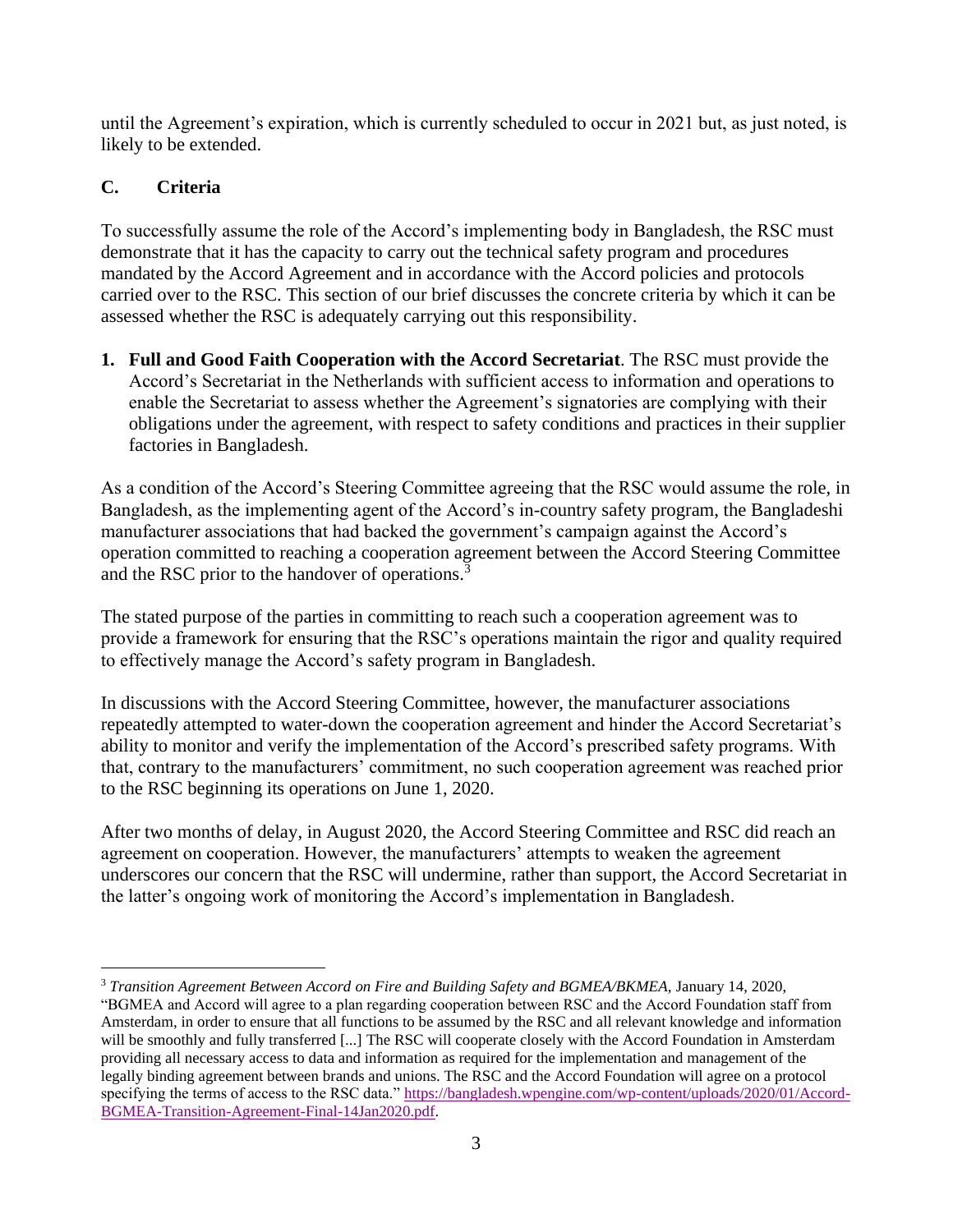**2. Safety Complaint Mechanism**. The RSC must maintain a demonstrably effective and independent complaint mechanism for factory workers.

For nearly seven years, the Accord's complaint mechanism has established itself as a credible and transparent source of remedy that is trusted by factory workers. This success is due to the fact that the Accord allows for anonymous and confidential complaints, is independent from factory owners and brands, actively protects workers' right to refuse dangerous work, shields workers who speak out from retaliation, and is transparent on the status and resolution of the complaints it has received.<sup>4</sup>

Moreover, the Accord's complaint mechanism has proved its worth in addressing workplace healthrelated issues beyond building safety, including sick pay/leave, maternity pay/leave, excessive work hours and forced overtime, and gender-based and other forms of workplace violence. Its mandate to protect workers from reprisal for speaking up on health and safety related issues has made the mechanism a trusted reporting tool for workers.<sup>5</sup>

Over time, the complaint mechanism's track record of responsiveness and success in securing remediation, together with the Accord's factory Safety Training Program, has bolstered workers' awareness of and trust in its process over the years, and it contributed to the steady growth in its use: from 11 complaints filed in 2014 and 50 in 2015, to 663 and 749 complaints brought in 2018 and 2019, respectively. From January 1 until May 31, 2020, 371 complaints were filed, confirming that workers' trust in the Accord's complaint mechanism continued.<sup>6</sup>

To maintain the complaint mechanism's effectiveness and accessibility to workers, it is crucial to preserve the key factors that have contributed to its success: independence from brands and employers, confidentiality, transparency concerning its findings, and capacity to compel remediation by factory owners through brand sanctions. This last factor is particularly crucial and will require, in turn, that brands remain legally accountable, via extension of the Accord agreement (and/or other binding commitments), for ensuring that their suppliers implement measures to remediate health safety hazards and incidents of retaliation reported by their workers.

In order to safeguard the independence and credibility of the complaint mechanism, the RSC Head of Workplace Programs and her team must be able to run the complaint mechanism independently from the RSC governing body, a majority of which, as noted, is comprised of representatives of brands and factory owners, in order to prevent interested parties from influencing the handling of individual complaints.

- 5 International Labor Rights Forum, *Calling for Remedy*, May 2019,
- [https://laborrights.org/sites/default/files/publications/Calling%20for%20Remedy%205-14.pdf.](https://laborrights.org/sites/default/files/publications/Calling%20for%20Remedy%205-14.pdf)
- <sup>6</sup> Accord on Fire and Building Safety in Bangladesh, *Update Safety and Health Complaints*, June 20, 2020, [https://bangladeshaccord.org/updates/2020/06/20/update-safety-and-health-complaints.](https://bangladeshaccord.org/updates/2020/06/20/update-safety-and-health-complaints)

<sup>4</sup> Accord on Fire and Building Safety in Bangladesh, *Complaints Raised with the Accord,*  [https://bangladeshaccord.org/safety-complaints.](https://bangladeshaccord.org/safety-complaints)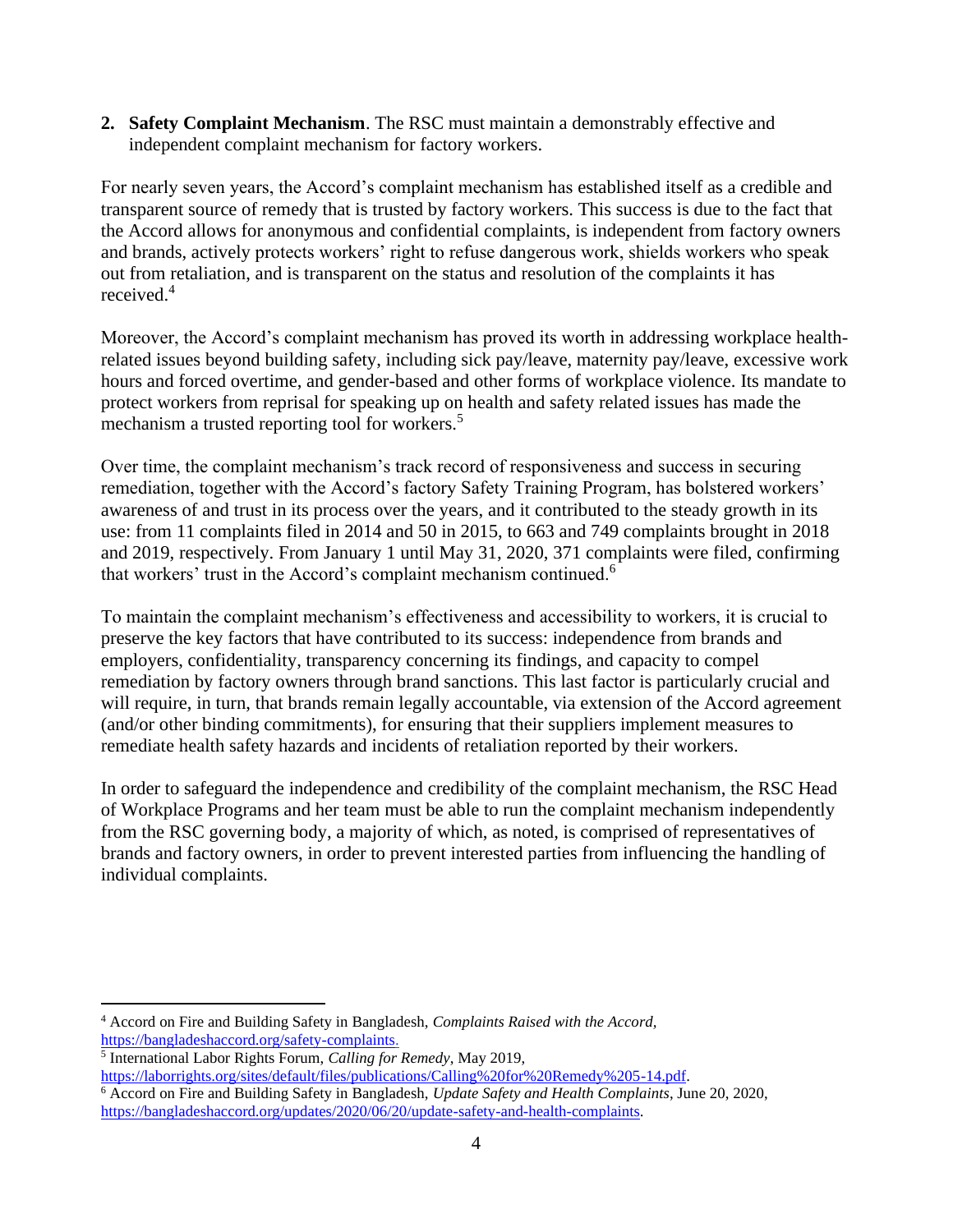**3. Full Application and Implementation of All Existing Accord Policies, Procedures, and Practices**. The historic success of the Accord program has been due in significant part to the robust and independent policies and practices it adopted. Two of these key policies transparency and the escalation procedure—are discussed in greater detail below. However, it is crucial that all of these policies and practices be maintained in full by the RSC, including regular and independent safety inspections to monitor remediation, training of workers and Safety Committees in covered factories, full severance payments to workers affected by remediation-related factory relocations, and the aspects of the complaint mechanism, noted above.

### *a. Transparency*

Compared to nearly all other private factory inspection programs, the Accord provides an unprecedented level of transparency, both to the public and to workers. Under most private factory inspection programs, workers rarely see the results of the inspections of their factories and such reports are usually not available to the public.<sup>7</sup> Under the Accord, all factory inspection reports are public and include, along with the name of the factory, detailed information on each specific safety hazard identified; the renovation, repair, or retrofit required to eliminate that hazard; and the date by which it must be completed. The Accord also issues detailed public reports on the progress of factory renovations and repairs; when a factory fails to implement the improvements deemed necessary by the Accord's engineers, this failure is reported publicly.

Workers have access to the Accord's initial inspection reports for their factories in the local Bangla language. These, together with the corrective action plans (CAPs), are available on the Accord's website and are shared with and explained to the worker members of the joint labor-management Safety Committees at the covered factories, as part of the Accord's Safety Training Program.

Moreover, all complaints received by the Accord, whether they are handled by the Accord's complaint mechanism or referred to other channels—and even if they are withdrawn by the complainant—are posted publicly on the Accord's website where workers and labor groups can monitor remediation of violations.<sup>8</sup>

It is crucial that this transparency—which empowers workers, enables effective monitoring, and enhances accountability of brands and factory owners—is maintained going forward. This will require close cooperation between the RSC and the international Accord Foundation, as well as timely and credible public reporting by the RSC leadership and staff.

# *b. Escalation Procedure*

A critical element of the Accord program's success has been its ability to declare factories that repeatedly refuse to make efforts to remediate safety violations ineligible to do business with any of the Accord's signatory brands. In such cases, the Accord has a multistage escalation procedure

<sup>7</sup> Clean Clothes Campaign, *Fig Leaf for Fashion. How Social Auditing Protects Brands And Fails Workers,* September 2019, [https://cleanclothes.org/file-repository/figleaf-for-fashion.pdf/view.](https://cleanclothes.org/file-repository/figleaf-for-fashion.pdf/view)

<sup>8</sup> International Labor Rights Forum, *Calling for Remedy*, May 2019,

[https://laborrights.org/sites/default/files/publications/Calling%20for%20Remedy%205-14.pdf.](https://laborrights.org/sites/default/files/publications/Calling%20for%20Remedy%205-14.pdf)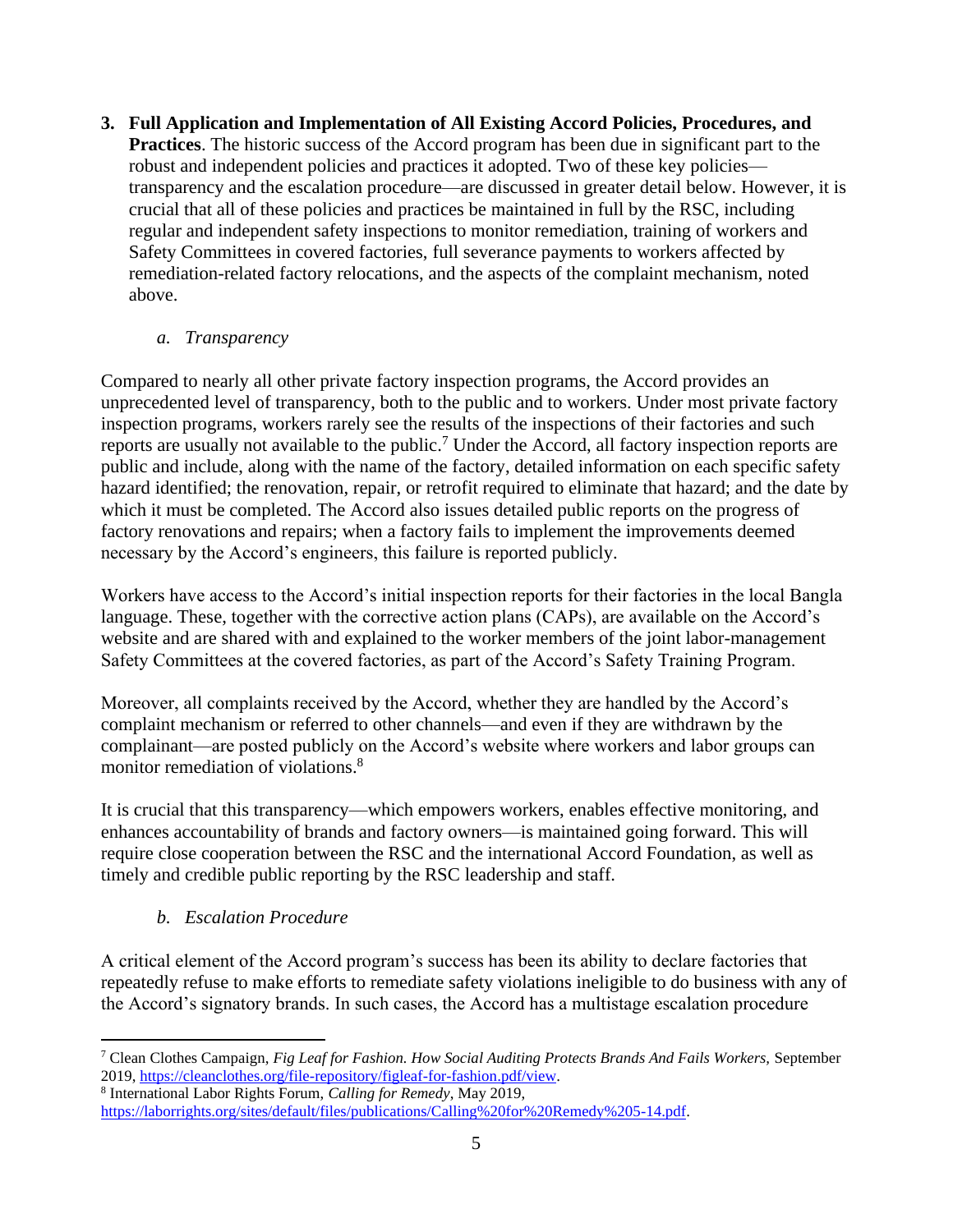under which factories are given notices and warnings that their eligibility to sell products to any of the Accord's signatory companies will be withdrawn if they persist in refusing to correct unsafe conditions.

If the Accord's notice and warning process does not lead to increased compliance by the factory, as determined by the Accord's Chief Safety Inspector, all Accord signatory brands must terminate their business relationships with the factory. Ineligibility for business with Accord brands is in effect for a minimum period of 18 months and until the factory completes the required remediation.

This escalation process has led to the application of the sanction and termination of over 180 unsafe and noncompliant factories from the Accord program. Maintaining eligibility to do business with the Accord's signatory brands has been a powerful incentive for factory owners to make progress in improving factory safety under the Accord program.

As part of the transition of the Bangladesh-based Accord functions to the RSC, the implementation of the escalation protocol and procedures has become the responsibility of the RSC Chief Safety Officer (CSO). At the time of writing, the RSC's CSO position remains vacant, which raises serious concerns about the effective implementation of escalation procedures, which allows for factories to perpetuate unsafe working conditions.

**4. Credible Progress in Rates of Safety Hazard Remediation**. The RSC must require factories to continue to eliminate the safety hazards identified by the Accord in their facilities, in accordance with the requirements and timelines noted in their corrective action plans.

Over the past year, while the Government of Bangladesh, at the behest of manufacturer associations, threatened to end the Accord safety program in Bangladesh, many factories halted completion of safety renovations mandated by the Accord. Due to the uncertainty surrounding the Accord's future operations in Bangladesh, factory owners no longer felt compelled to carry out safety renovations.

An indicator against which the RSC effectiveness could be measured is the acceleration of remediation, under the RSC's oversight, with the reported rate of factory safety renovations returning to the levels of progress seen under the Accord—prior to the government's interference in the Accord's operations. In such case, however, it will be important to ensure that such reporting on progress of factory renovations can be credibly verified by the Accord Secretariat, who is mandated to monitor and verify the implementation of the Accord signatories' obligations under the Accord agreement. It is important to ensure that any efforts to increase remediation rates are not achieved by compromising on the standard of required remediation.

In short, the RSC must ensure that the outstanding hazards in factories—including the installation, testing, and commissioning of fire detection and suppression systems and the completion of structural remediation—are eliminated under the supervision of a CSO who practices the same independence, autonomy, authority, and reporting requirements instituted by the Accord.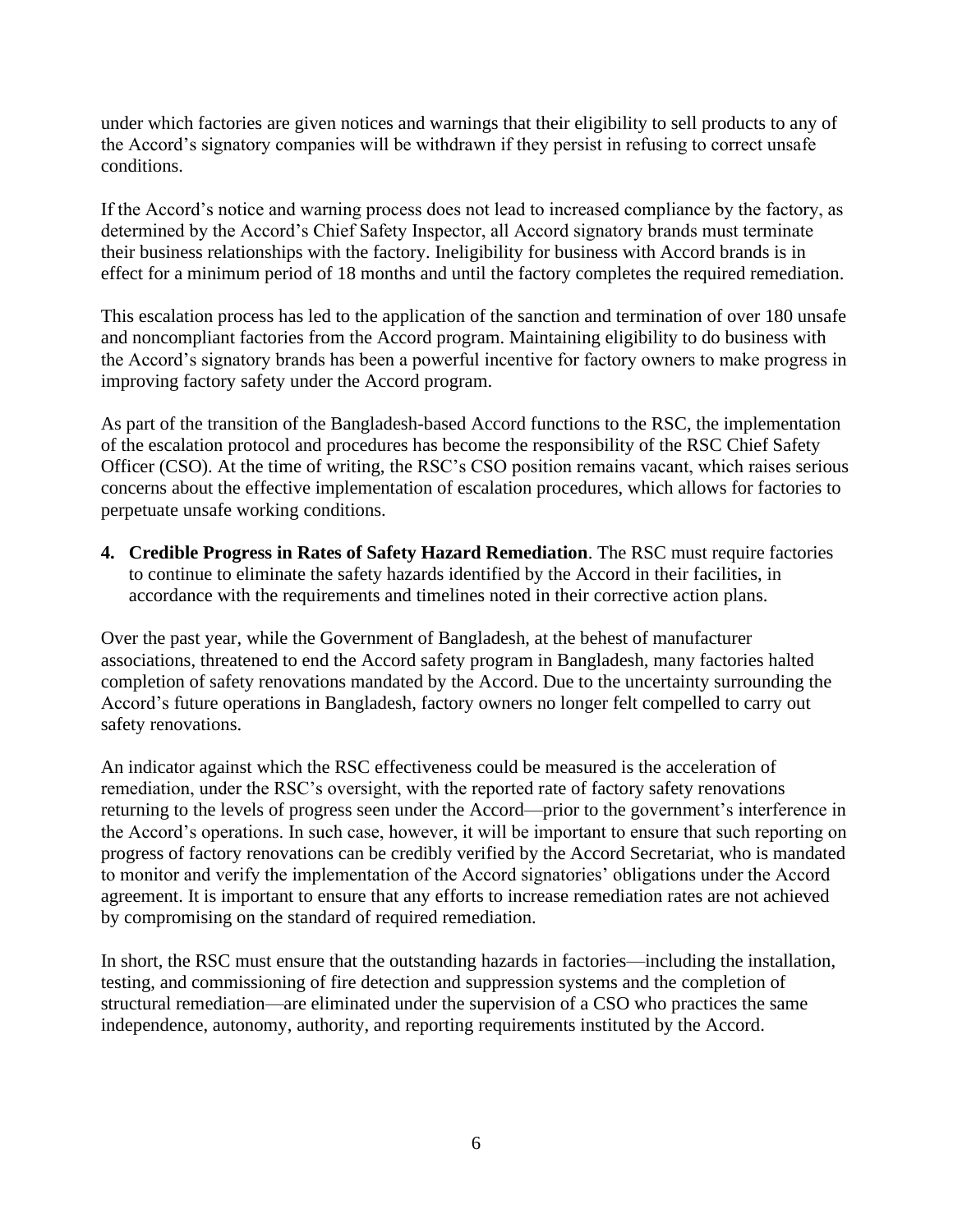**5. Boiler Safety Program**. The RSC must begin and carry out a robust program across all factories producing for Accord signatories focused on the safe operation and maintenance of factories' boilers.

Another vital Accord initiative, whose progress has been undermined by the Bangladesh Garment Manufacturers and Exporters Association's (BGMEA) interference with the Accord's operations, has been its boiler inspection program. The Accord's factory inspection program, which focuses on fire and building safety, originally did not cover inspection of factories' boilers.

In 2018, after a series of deadly boiler explosions in the Bangladesh garment industry, the Accord signatory brands and unions agreed on a pilot program to assess the feasibility of the Accord conducting boiler inspections. Manufacturers' resistance to this program, which increased as the Government of Bangladesh intensified its interference with the Accord's operations, prevented the initial launch of this program under the Accord. As a compromise, the Accord brands and unions agreed with the BGMEA to start the roll-out of the boiler safety program at the start of the establishment of the RSC.

The RSC's founding documents state that the RSC will conduct boiler safety inspections and suppliers must remediate pursuant to their findings. In the coming months, a boiler safety standard for such inspections must be finalized and agreed upon, RSC staff should receive additional training in boiler safety training, and boiler inspections should start at all factories producing for Accord signatories.

#### **D. Conclusion**

While we are concerned for the transition in management of the Accord's safety program in Bangladesh from the Accord itself to the RSC, we nonetheless hope that the RSC is successful in its role. However, if the RSC shows that it is not able or willing to carry out the requirements of the safety program outlined in the Accord agreement, the Accord's signatories could terminate its relationship with the RSC and determine alternative ways to fulfill their obligations to the enforceable agreement. This may include, for example, utilizing the expertise of other local organizations in Bangladesh or international engineers.

The witness signatories will continue to monitor and publish a progress update on the work of the RSC. If by end of November 2020, which will mark six months since the RSC assumed its responsibilities, the RSC has not carried out the activities outlined in this brief, the witness signatories will recommend that the Accord initiate that process.

The Accord is the best example in the global garment industry of how industry, labor, and civil society stakeholders can come together and bring meaningful change to workers' lives *through a binding, credible, and transparent commitment to action*. The elements that have contributed to the Accord's historic success must be preserved going forward. Otherwise, the immense progress in factory safety made over the seven years since the Rana Plaza disaster may be lost, and the lives of millions of workers once more put at deadly risk.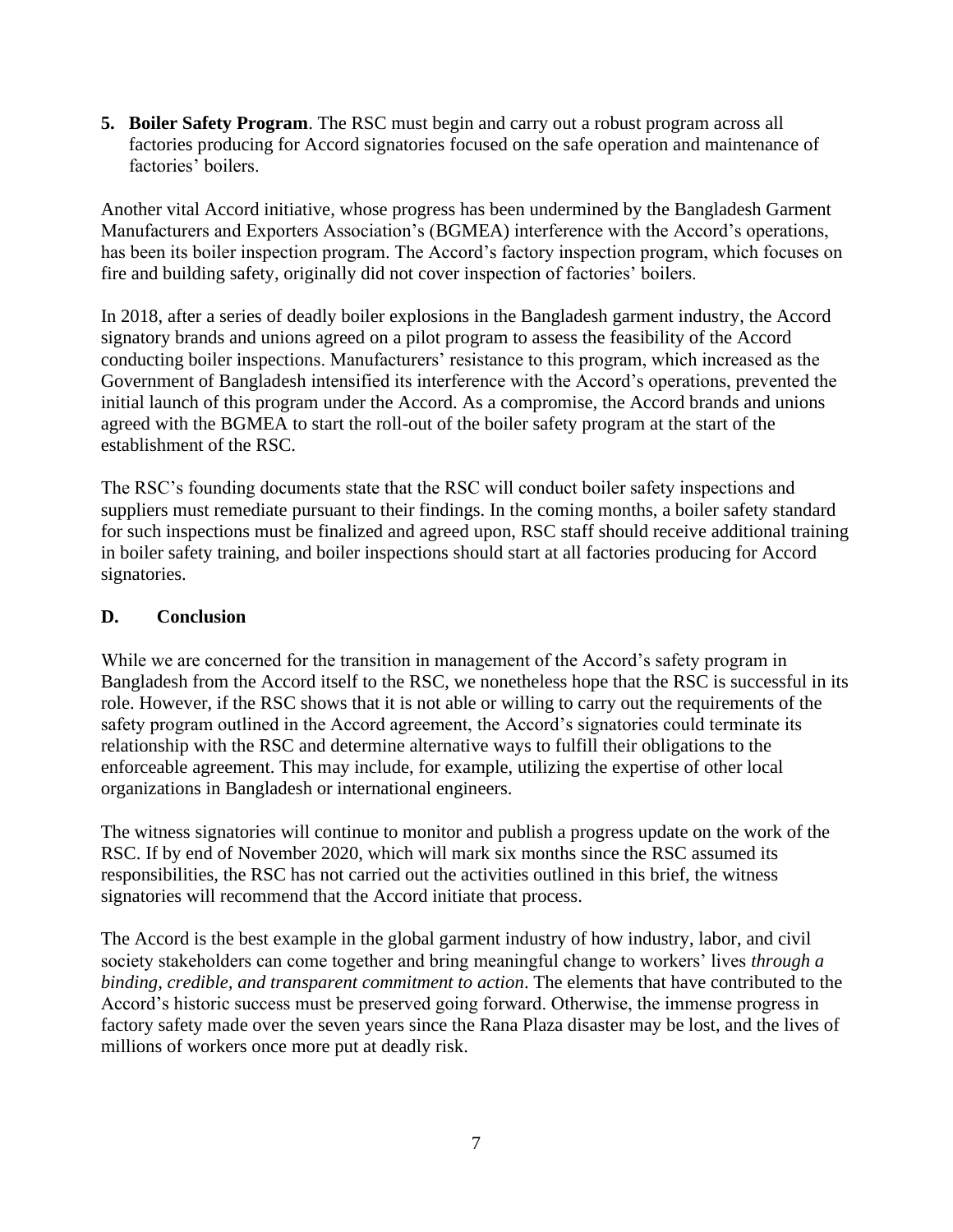#### **Annex: June 2019 to June 2020: A Year of Uncertainty and Turmoil**

The Accord has faced considerable challenges from the moment that brand and trade union signatories reached a memorandum of understanding (MOU) with garment industry representatives from Bangladesh on May 8, 2019. The MOU took away the pending restraining order against the Accord's Bangladesh office, at the Bangladesh High Court, which would have made further operation in the country impossible. This High Court *suo moto* (*sua sponte*) restraining order had been in place as of November 30, 2018, in response to a case brought against the Accord by a Bangladeshi factory owner. The factory owner filed the case against the Accord for requiring its brand signatories to terminate their business relationships with the factory. The reason the Accord had required this of the brand signatories was because the factory had falsified structural integrity tests and endangered the lives of workers. The High Court repeatedly extended a stay on the order to allow for a negotiated agreement between the Accord signatories, the Government of Bangladesh, and the BGMEA, demonstrating the politicization of the legal proceedings. The MOU, which was reached in May 2019, resolved the court case and superseded earlier arrangements between Accord signatories, the government, and the BGMEA that a state body would eventually take over the tasks of the Accord. The MOU outlined that the Accord would be replaced by a brandunion-employer governed body and significantly shortened the timeline of transition, which previously had been based on conditions of readiness but now amounted to a hard court-ordered deadline of about one year.

The MOU foresaw the immediate integration of a BGMEA unit in the Accord's Bangladesh office, as well as negotiations throughout the year on the exact parameters of the new entity. This directly impacted the Accord's ability to carry out its work. To safeguard the success of the Accord's operations and to make the now imminent transition as smooth as possible, it was critical to complete the outstanding safety renovations before June 1, 2020. This would have allowed the RSC to start with a clean slate. Accord covered factories had completed 90 percent of the required renovations in May 2019, with many of the most difficult, expensive, or time-consuming remediations still pending.<sup>9</sup>

However, the uncertainty on the future of the Accord directly resulted in factories slowing down remediation since November 2018, and progress slowed down even more after the MOU was signed. Manufacturers operated on the understanding that the Accord's local programming would soon partly fall under the purview of the BGMEA, guardian of the interests of employers and, therefore, saw less urgency in speeding up remediations. Moreover, from the onset of the installation of the BGMEA unit in the Accord's Bangladesh office, as well as the ongoing negotiations between Accord signatories and the BGMEA, the industry association has had undue influence on Accord activities, slowing down critical decision making related to safety renovations. For example, one [improvement of the 2018 Transition Accord over the original 2013 Accord was](https://apparelinsider.com/accord-goes-ahead-with-boiler-inspections/)  [the explicit inclusion of severance payments for workers of factories that have to close](https://apparelinsider.com/accord-goes-ahead-with-boiler-inspections/)  [\(temporarily\) or relocate for safety reasons.](https://apparelinsider.com/accord-goes-ahead-with-boiler-inspections/)<sup>10</sup> [The BGMEA has, however, been reluctant to accept](https://apparelinsider.com/accord-goes-ahead-with-boiler-inspections/)  [this provision as it requires its members to](https://apparelinsider.com/accord-goes-ahead-with-boiler-inspections/) [pay these amounts.](https://apparelinsider.com/accord-goes-ahead-with-boiler-inspections/)

<sup>9</sup> Accord on Fire and Building Safety in Bangladesh, *Quarterly Aggregate Report,* April 2019, [https://bangladeshaccord.org/updates/2019/05/17/april-quarterly-aggregate-report.](https://bangladeshaccord.org/updates/2019/05/17/april-quarterly-aggregate-report)

<sup>&</sup>lt;sup>10</sup> Accord on Fire and Building Safety in Bangladesh, 2018 Accord on Fire and Building Safety in Bangladesh: May *2018*, June 21, 2017, Article 8, [https://bangladesh.wpengine.com/wp-content/uploads/2018/08/2018-Accord.pdf.](https://bangladesh.wpengine.com/wp-content/uploads/2018/08/2018-Accord.pdf)